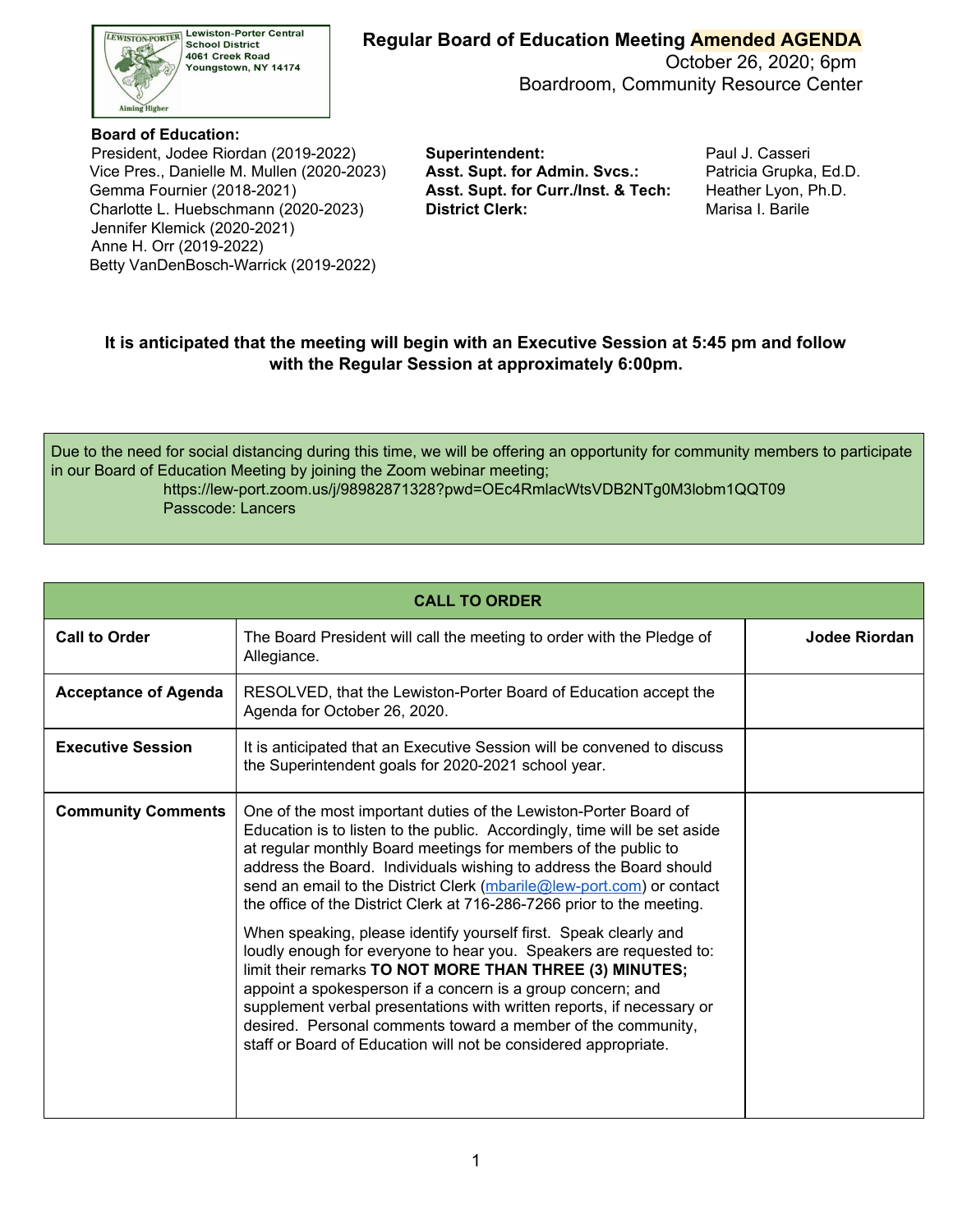**EEWISTON-PORTER Lewiston-Porter Central**<br>School District<br>4061 Creek Road<br>Youngstown, NY 14174

Aiming Higher

## **Regular Board of Education Meeting Amended AGENDA**

 October 26, 2020; 6pm Boardroom, Community Resource Center

| <b>REPORTS</b>                            |                                                                                                                                                                                                                                                                                                                                                                                                                             |                                                                                                            |  |  |  |  |  |  |
|-------------------------------------------|-----------------------------------------------------------------------------------------------------------------------------------------------------------------------------------------------------------------------------------------------------------------------------------------------------------------------------------------------------------------------------------------------------------------------------|------------------------------------------------------------------------------------------------------------|--|--|--|--|--|--|
| <b>Committee Schedules</b><br>and Reports | <b>Board of Education Reports</b><br>10/27-29/2020, NYSSBA 2020 Annual Convention (Virtual)<br>10/28/2020, Facility Planning Committee Meeting<br>10/28/2020, PTSA Meeting<br>11/09/2020, Policy Review Committee Meeting<br>11/09/2020, Work Session Board Meeting<br>11/19/2020, Special Education Committee Meeting<br>11/23/2020, Regular Board of Education Meeting<br>12/02/2020, Facility Planning Committee Meeting | Orr<br><b>Mullen</b><br>Klemick/Mullen/Orr<br><b>Klemick/Mullen</b><br>Orr                                 |  |  |  |  |  |  |
| <b>Administrative Reports</b>             | Administrative Reports (HS, MS, IEC, PEC submitted)<br>Assistant Superintendent for Curriculum, Instruction & Tech.<br>Assistant Superintendent for Administrative Services<br>Superintendent                                                                                                                                                                                                                               | Dr. Lyon<br>Dr. Grupka<br>Mr. Casseri                                                                      |  |  |  |  |  |  |
|                                           |                                                                                                                                                                                                                                                                                                                                                                                                                             |                                                                                                            |  |  |  |  |  |  |
|                                           | <b>RECOGNITION(S)</b>                                                                                                                                                                                                                                                                                                                                                                                                       |                                                                                                            |  |  |  |  |  |  |
| <b>Recognition(s)</b>                     | Board of Education Appreciation Month                                                                                                                                                                                                                                                                                                                                                                                       |                                                                                                            |  |  |  |  |  |  |
|                                           | Katie and Pat Foley, Donation of Art Supplies                                                                                                                                                                                                                                                                                                                                                                               |                                                                                                            |  |  |  |  |  |  |
|                                           | <b>BOARD OF EDUCATION INFORMATION</b>                                                                                                                                                                                                                                                                                                                                                                                       |                                                                                                            |  |  |  |  |  |  |
| <b>Board Member</b><br><b>Comments</b>    |                                                                                                                                                                                                                                                                                                                                                                                                                             | A.Orr<br><b>B.</b> Warrick<br><b>G. Fournier</b><br>C. Huebschmann<br>J. Klemick<br>D. Mullen<br>J.Riordan |  |  |  |  |  |  |
|                                           | <b>DISTRICT OPERATIONS</b>                                                                                                                                                                                                                                                                                                                                                                                                  |                                                                                                            |  |  |  |  |  |  |
| <b>Minutes</b>                            | <b>RESOLVED, that the Lewiston-Porter Board of Education approve the</b><br>Minutes from the September 28, 2020 Regular Board meeting, as<br>submitted by the District Clerk.                                                                                                                                                                                                                                               | M-1                                                                                                        |  |  |  |  |  |  |
| <b>Minutes</b>                            | <b>RESOLVED, that the Lewiston-Porter Board of Education approve the</b><br>Minutes from the October 5, 2020 Regular/Work Session meeting, as<br>submitted by the District Clerk.                                                                                                                                                                                                                                           | M-2                                                                                                        |  |  |  |  |  |  |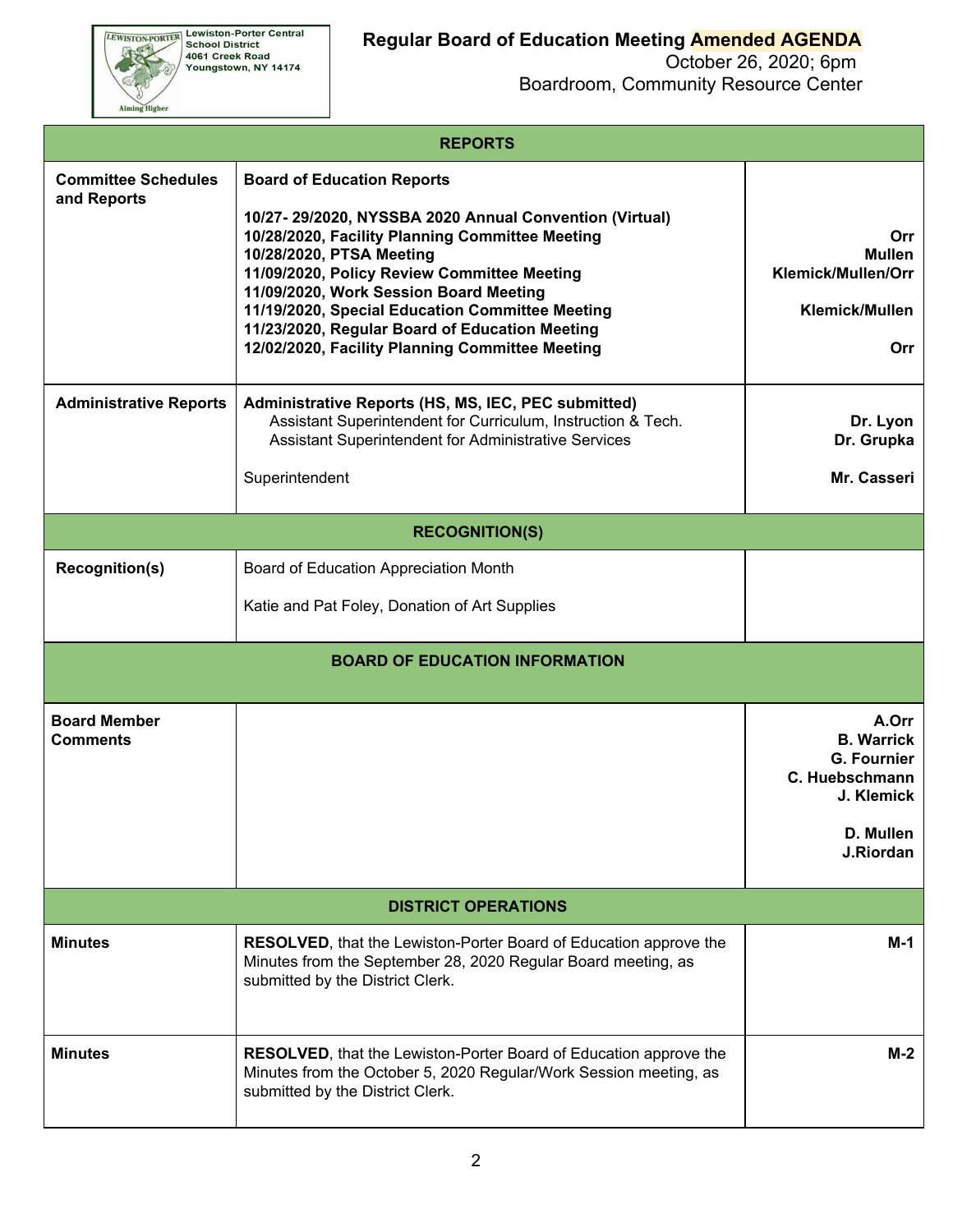Boardroom, Community Resource Center

| <b>Consent Agenda for</b><br><b>Financial Operations</b> | <b>RESOLVED, that the Lewiston-Porter Board of Education approve the</b><br>following, Items NF-1 through NF-5, in the financial consent agenda<br>as submitted by the Administration:<br><b>Budget Status Reports</b><br><b>Treasurer's Report</b><br><b>Claims</b><br><b>Transfer History</b><br><b>Budget Transfers Pending Board Approval</b> | <b>NF-1</b><br>$NF-2$<br>$NF-3$<br>$NF-4$<br>$NF-5$ |
|----------------------------------------------------------|---------------------------------------------------------------------------------------------------------------------------------------------------------------------------------------------------------------------------------------------------------------------------------------------------------------------------------------------------|-----------------------------------------------------|
|                                                          |                                                                                                                                                                                                                                                                                                                                                   |                                                     |

## **OLD BUSINESS**

## **No Old Business**

|                                                                             | <b>NEW BUSINESS - ADMINISTRATION</b>                                                                                                                                                                                                                                                                                                                                                                                                                                                                                                                                                                                                                                                                                                                                                                                                                                                                                                                                                                                                                      |             |
|-----------------------------------------------------------------------------|-----------------------------------------------------------------------------------------------------------------------------------------------------------------------------------------------------------------------------------------------------------------------------------------------------------------------------------------------------------------------------------------------------------------------------------------------------------------------------------------------------------------------------------------------------------------------------------------------------------------------------------------------------------------------------------------------------------------------------------------------------------------------------------------------------------------------------------------------------------------------------------------------------------------------------------------------------------------------------------------------------------------------------------------------------------|-------------|
| <b>Policy Revision</b><br><b>Acceptance of the First</b><br>Reading         | <b>RESOLVED</b> , at the first reading, that the Lewiston-Porter Board of<br>Education Accept the following policies;<br>Policy 7310, School Conduct and Discipline<br>Policy 7311, Loss or Destruction of District Property or Resources<br>Policy 7313, Suspension of Students<br>Policy 7314, Students Presumed to Have a Disability for Discipline<br>Purposes<br>Policy 7315, Student Use of Computerized Information Resources<br>(Acceptable Use Policy)<br>Policy 7316, Student Use of Personal Technology<br>Policy 7320 Alcohol, Tobacco, Drugs, and Other Substances<br>(Students)<br>Policy 7330, Searches and Investigations into Suspected Student<br>Misconduct<br>Policy 7340, Bus Rules and Regulations<br>Policy 7350, Corporal Punishment/Emergency<br>Policy 7360, Weapons in School and the Gun-Free Schools Act                                                                                                                                                                                                                     | <b>NA-1</b> |
| <b>Policy Revision</b><br><b>Acceptance of the</b><br><b>Second Reading</b> | <b>RESOLVED, at the second reading, that the Lewiston-Porter Board of</b><br>Education accept the following policies;<br>Policy 3520, Extraordinary Circumstances (New)<br>Policy 6570, Remote Working (New)<br>Policy 7150, Remote Learning (New)<br>Policy 7211, Provision of Interpreter Services to Parents Who Are<br>Hearing Impaired<br>Policy 7213, Determination of Class Rank<br>Policy 7220, Graduation Option/Early Graduation/Accelerated<br>Programs<br>Policy 7221, Participation in Graduation Ceremonies and Activities<br>Policy 7222, Diploma or Credential Options for Students with<br><b>Disabilities</b><br>Policy 7240, Student Records: Access and Challenge<br>Policy 7241, Student Directory Information<br>Policy 7242, Military Recruiters and Institutions of Higher Education<br>Policy 7250, Student Privacy, Parental Access to Information, and<br>Administration of Certain Physical Examinations to Minors<br>Policy 7260, Designation of Person in Parental Relation<br>Policy 7270, Rights of Non-Custodial Parents | $NA-2$      |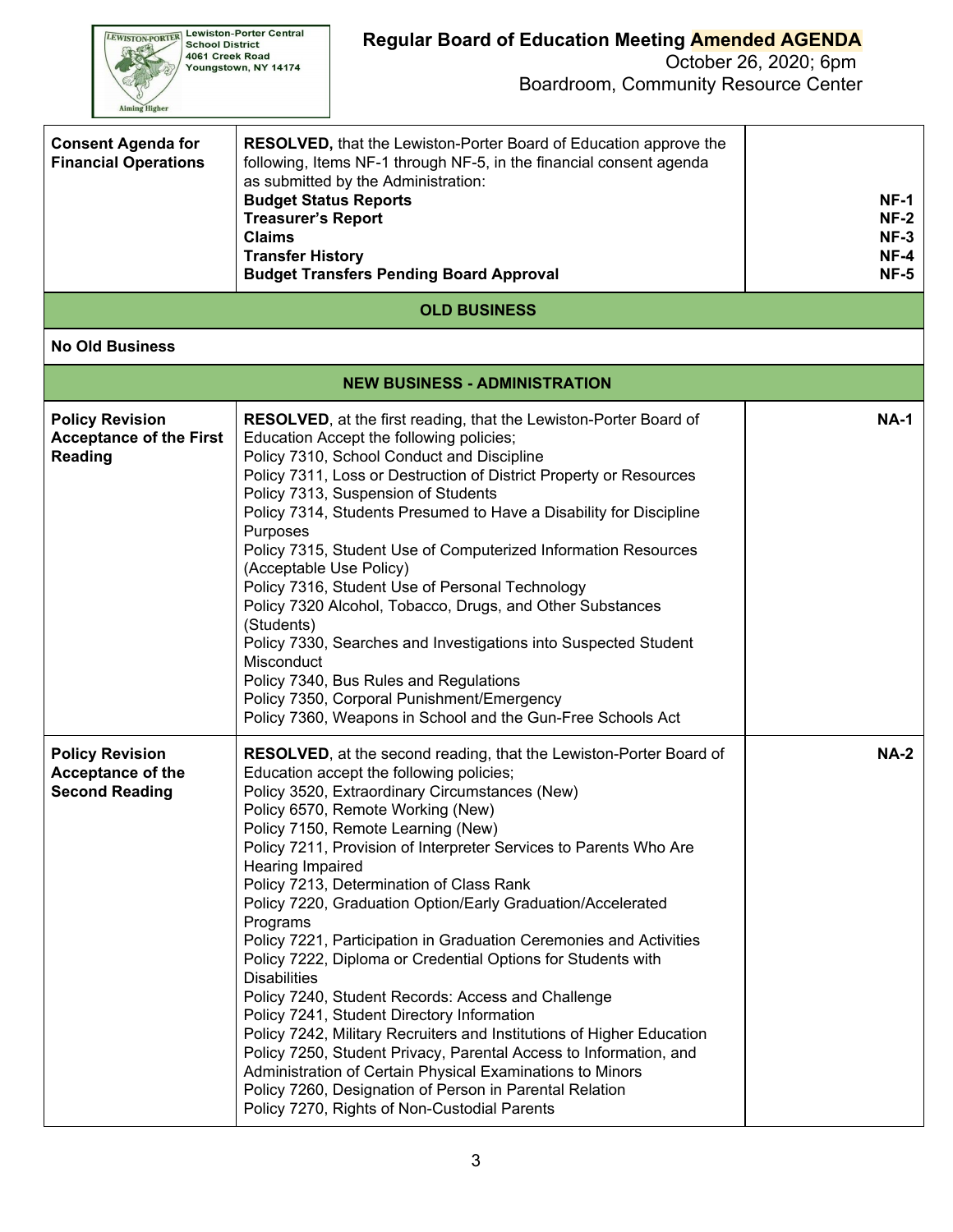Aiming Higher

October 26, 2020; 6pm

Boardroom, Community Resource Center

| Approval of the<br><b>Acceptance of Art</b><br><b>Supplies and</b><br><b>Equipment Donation</b>        | <b>RESOLVED, that the Lewiston-Porter Board of Education accept the</b><br>donation of Art Supplies and Equipment from Katie and Pat Foley for<br>the Art Department K-12.                                                                                                                                                                                                                                                                                                                                                                                                                                                                                                                                                                                                                                                                                                                                                                                                                                                                                                                                                                                                                                                                                                                                                                                                         | $NA-3$      |
|--------------------------------------------------------------------------------------------------------|------------------------------------------------------------------------------------------------------------------------------------------------------------------------------------------------------------------------------------------------------------------------------------------------------------------------------------------------------------------------------------------------------------------------------------------------------------------------------------------------------------------------------------------------------------------------------------------------------------------------------------------------------------------------------------------------------------------------------------------------------------------------------------------------------------------------------------------------------------------------------------------------------------------------------------------------------------------------------------------------------------------------------------------------------------------------------------------------------------------------------------------------------------------------------------------------------------------------------------------------------------------------------------------------------------------------------------------------------------------------------------|-------------|
| Approval of the<br><b>Corrective Action Plan</b>                                                       | <b>RESOLVED, that the Lewiston-Porter Board of Education approve the</b><br>Corrective Action Plan for the External Audit completed by Lumsden<br>and McCormick, LLC.                                                                                                                                                                                                                                                                                                                                                                                                                                                                                                                                                                                                                                                                                                                                                                                                                                                                                                                                                                                                                                                                                                                                                                                                              | <b>NA-4</b> |
| Approval of the<br><b>Superintendent Goals</b>                                                         | RESOLVED, that the Lewiston-Porter Board of Education approve the<br>2020-2021 Superintendent Goals as submitted by the Superintendent.                                                                                                                                                                                                                                                                                                                                                                                                                                                                                                                                                                                                                                                                                                                                                                                                                                                                                                                                                                                                                                                                                                                                                                                                                                            | <b>NA-5</b> |
| <b>Approval of Change</b><br><b>Order for Ferguson</b><br><b>Electric</b>                              | <b>RESOLVED, that the Lewiston-Porter Board of Education approve the</b><br>following change order:<br>Change 1.1 Ferguson Electric \$23,535.29, to provide new conduit<br>encased in concrete at the Middle School for the Emergency Project                                                                                                                                                                                                                                                                                                                                                                                                                                                                                                                                                                                                                                                                                                                                                                                                                                                                                                                                                                                                                                                                                                                                      | <b>NA-6</b> |
| Approval of the<br><b>Municipal Corporation</b><br>to allow NYCLASS as<br>an Investment<br>Cooperative | <b>WHEREAS, New York General Municipal Law, Article 5-G, Section</b><br>119-o (Section 119-o) empowers municipal corporations [defined in<br>Article 5-G, Section 119-n to include school districts, boards of<br>cooperative educational services, counties, cities, towns and villages,<br>and districts] to enter into, amend, cancel, and terminate agreements<br>for the performance among themselves (or one for the other) of their<br>respective functions, powers, and duties on a cooperative or contract<br>basis;<br><b>WHEREAS, the Lewiston Porter Central School District wishes to</b><br>invest portions of its available investment funds in cooperation with<br>other corporations and/or districts pursuant to the NYCLASS Municipal<br>Cooperation Agreement Amended and Restated as of March 28, 2019;<br><b>WHEREAS, the Lewiston- Porter Central School District wishes to</b><br>satisfy the safety and liquidity needs of their funds;<br>Now, therefore, it is hereby resolved that Lynn Braunbach, the District<br>Treasurer, under the guidance of Patricia Grupka, Assistant<br>Superintendent for Administrative Services, of Lewiston-Porter Central<br>School District is hereby authorized to participate in the NYCLASS<br>program under the terms of the NYCLASS Municipal Cooperation<br>Agreement Amended and Restated as of March 28, 2019. | <b>NA-7</b> |
| <b>Approval of</b><br><b>Expenditure from</b><br><b>Repair Reserve</b>                                 | <b>RESOLVED, that the Lewiston-Porter Board of Education approve the</b><br>request for approval to expend up to \$99,000.00 from the repair<br>reserve to fund the purchase of furniture for the capital project.                                                                                                                                                                                                                                                                                                                                                                                                                                                                                                                                                                                                                                                                                                                                                                                                                                                                                                                                                                                                                                                                                                                                                                 | <b>NA-8</b> |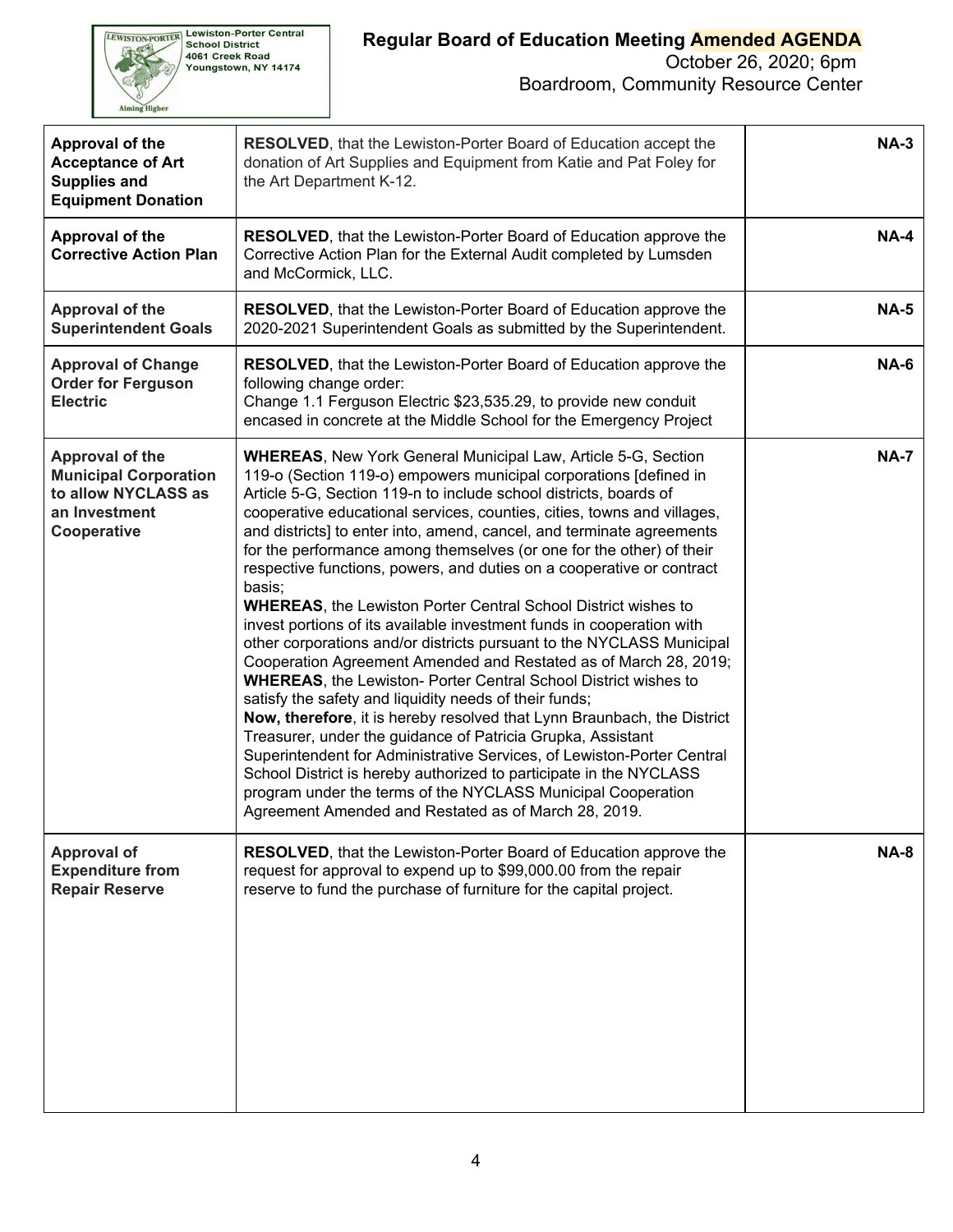**EEWISTON-PORTER Lewiston-Porter Central**<br>School District<br>4061 Creek Road<br>Youngstown, NY 14174

Aiming Higher

## **Regular Board of Education Meeting Amended AGENDA**

 October 26, 2020; 6pm Boardroom, Community Resource Center

| <b>PUPIL PERSONNEL</b>                                                       |                                                                                                                                                                                                                                                                                                                                                                                                                                                                                                       |                                                                                             |                                           |                                                    |            |  |  |  |  |  |  |
|------------------------------------------------------------------------------|-------------------------------------------------------------------------------------------------------------------------------------------------------------------------------------------------------------------------------------------------------------------------------------------------------------------------------------------------------------------------------------------------------------------------------------------------------------------------------------------------------|---------------------------------------------------------------------------------------------|-------------------------------------------|----------------------------------------------------|------------|--|--|--|--|--|--|
| <b>Recommendations for</b><br><b>CSE Placement and</b><br><b>Amendments</b>  | RESOLVED, upon the recommendation of the Superintendent of<br>Schools, that the Lewiston-Porter Board of Education accept the<br>recommendations and amendments of the Committee on Special<br>Education and approve the authorization of funds to implement the<br>special education programs and services consistent with such<br>recommendations for the following:<br>2020/2021 School Year:<br>09/28/2020, 09/30/2020, 10/01/2020, 10/02/2020, 10/05/2020,<br>10/07/2020, 10/09/2020, 10/13/2020 | <b>NP-1</b>                                                                                 |                                           |                                                    |            |  |  |  |  |  |  |
| <b>Recommendations for</b><br><b>CPSE Placement and</b><br><b>Amendments</b> | RESOLVED, upon the recommendation of the Superintendent of<br>Schools, that the Lewiston-Porter Board of Education accept the<br>recommendations and amendments of the Committee on Preschool<br>Special Education and approve the authorization of funds to implement<br>the special education programs and services consistent with such<br>recommendations for the following:<br>2020/2021 School Year: 10/13/2020                                                                                 | $NP-2$                                                                                      |                                           |                                                    |            |  |  |  |  |  |  |
|                                                                              |                                                                                                                                                                                                                                                                                                                                                                                                                                                                                                       | <b>PERSONNEL - CONSENT AGENDA</b>                                                           |                                           |                                                    |            |  |  |  |  |  |  |
| Leaves -<br><b>Instructional</b>                                             | <b>RESOLVED, upon the recommendation of the Superintendent of</b><br>Schools, that the Lewiston-Porter Board of Education accept the<br>consent agenda for unpaid leaves of Absence.<br><b>Name</b><br>Maria Frederick<br>Laura McLauglin                                                                                                                                                                                                                                                             | <b>Date</b><br>10/19/2020 -<br>11/24/2020<br>11/06/2020 -<br>11/23/2020                     | <b>Tenure</b><br>Art<br>Occ.<br>Therapist | Reason<br>Child<br>Rearing<br>Maternity<br>Leave   | PLI        |  |  |  |  |  |  |
| <b>Appointments -</b><br>Annual                                              | RESOLVED, upon the recommendation of the Superintendent of<br>Schools, that the Lewiston-Porter Board of Education accept the<br>consent agenda for the following 2020-2021 annual appointments.<br>Name<br>Karianne Schmitt<br>Maryann Parker                                                                                                                                                                                                                                                        | Appointment<br><b>PEC-One District One</b><br><b>Book Committee</b><br>PEC-One District One |                                           | Salary/Stipend<br>\$23.62 hourly<br>\$23.62 hourly | <b>PAA</b> |  |  |  |  |  |  |
|                                                                              |                                                                                                                                                                                                                                                                                                                                                                                                                                                                                                       |                                                                                             |                                           |                                                    |            |  |  |  |  |  |  |
|                                                                              |                                                                                                                                                                                                                                                                                                                                                                                                                                                                                                       |                                                                                             |                                           |                                                    |            |  |  |  |  |  |  |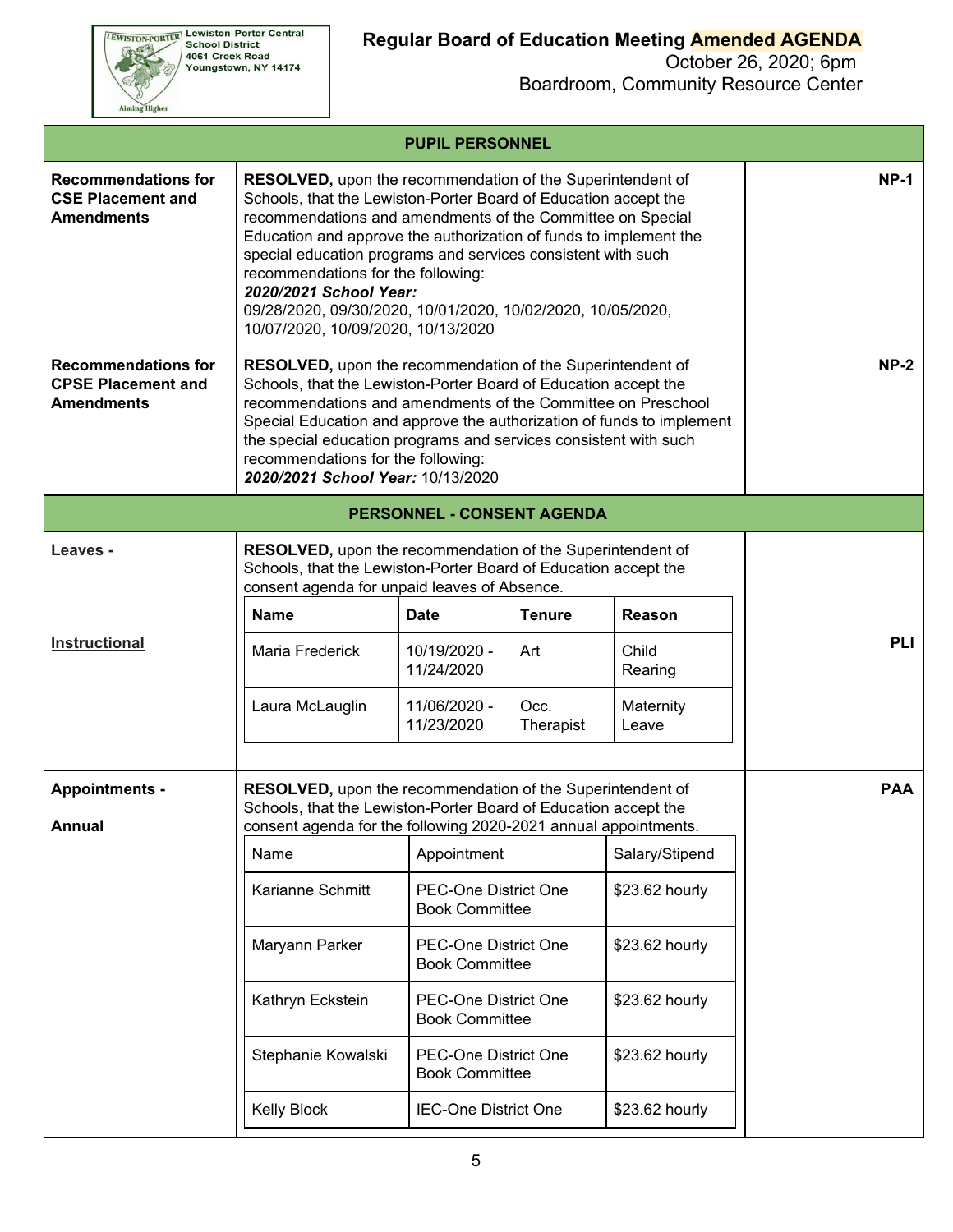

|                                                                        |                                                                                                                                                                                                                                                                                           |                                                         | <b>Book Committee</b>    |                               |                  |                |             |
|------------------------------------------------------------------------|-------------------------------------------------------------------------------------------------------------------------------------------------------------------------------------------------------------------------------------------------------------------------------------------|---------------------------------------------------------|--------------------------|-------------------------------|------------------|----------------|-------------|
|                                                                        | Lindsay Scalfani                                                                                                                                                                                                                                                                          |                                                         | <b>Book Committee</b>    | <b>IEC-One District One</b>   |                  | \$23.62 hourly |             |
|                                                                        | Julie Stevener                                                                                                                                                                                                                                                                            | <b>IEC-One District One</b><br><b>Book Committee</b>    |                          |                               |                  | \$23.62 hourly |             |
|                                                                        | Janelle<br>Sandonato-Siuta                                                                                                                                                                                                                                                                |                                                         | <b>Book Committee</b>    | <b>IEC-One District One</b>   |                  | \$23.62 hourly |             |
|                                                                        | Dena Peterson                                                                                                                                                                                                                                                                             | <b>IEC-One District One</b><br><b>Book Committee</b>    |                          |                               | \$23.62 hourly   |                |             |
|                                                                        | Karen Pax                                                                                                                                                                                                                                                                                 |                                                         | <b>Book Committee</b>    | <b>MS-One District One</b>    |                  | \$23.62 hourly |             |
|                                                                        | Amy Golden                                                                                                                                                                                                                                                                                |                                                         | <b>Book Committee</b>    | <b>MS-One District One</b>    |                  | \$23.62 hourly |             |
|                                                                        | Dena Peterson                                                                                                                                                                                                                                                                             |                                                         |                          | <b>IEC Technology Liaison</b> | \$950            |                |             |
|                                                                        | Dena Peterson                                                                                                                                                                                                                                                                             | <b>IEC Co-Instructional</b><br><b>Technology Mentor</b> |                          | \$475                         |                  |                |             |
|                                                                        | Rebecca Cummiskey                                                                                                                                                                                                                                                                         |                                                         | <b>Technology Mentor</b> | <b>IEC Co-Instructional</b>   | \$475            |                |             |
|                                                                        |                                                                                                                                                                                                                                                                                           |                                                         |                          |                               |                  |                |             |
| <b>Appointments -</b>                                                  | RESOLVED, upon the recommendation of the Superintendent of<br>Schools, that the Lewiston-Porter Board of Education accept the<br>consent agenda for Non-Instructional appointments.                                                                                                       |                                                         |                          |                               |                  |                |             |
| <b>Non-Instructional</b>                                               | Name                                                                                                                                                                                                                                                                                      | <b>Date</b>                                             |                          | <b>Position</b>               |                  | <b>Salary</b>  | <b>PANI</b> |
|                                                                        | <b>Karen Ruero</b>                                                                                                                                                                                                                                                                        | 10/2/2020                                               |                          |                               | Prob. Sr. Typist |                |             |
|                                                                        | Andrea Brown                                                                                                                                                                                                                                                                              | 10/21/2020                                              |                          | Prob. Cleaner                 |                  | \$12.60        |             |
| <b>Appointments -</b><br><b>Instructional</b><br><b>Content Tutors</b> | RESOLVED, upon the recommendation of the Superintendent of<br>Schools, that the Lewiston-Porter Board of Education accept the<br>consent agenda for the following Instructional Content Tutors for the<br>2020-2021 School Year.<br>Remote Learning Content Tutors - 100% Remote Students |                                                         |                          |                               |                  |                | <b>PACT</b> |
| <b>Name</b><br>Laura Kimoto                                            |                                                                                                                                                                                                                                                                                           | <b>Salary</b><br>\$23.62 hourly                         |                          |                               |                  |                |             |
|                                                                        |                                                                                                                                                                                                                                                                                           |                                                         |                          |                               |                  |                |             |
|                                                                        | <b>Thomas Penale</b>                                                                                                                                                                                                                                                                      |                                                         |                          | \$23.62 hourly                |                  |                |             |
|                                                                        | Denis Scinta                                                                                                                                                                                                                                                                              |                                                         |                          | \$23.62 hourly                |                  |                |             |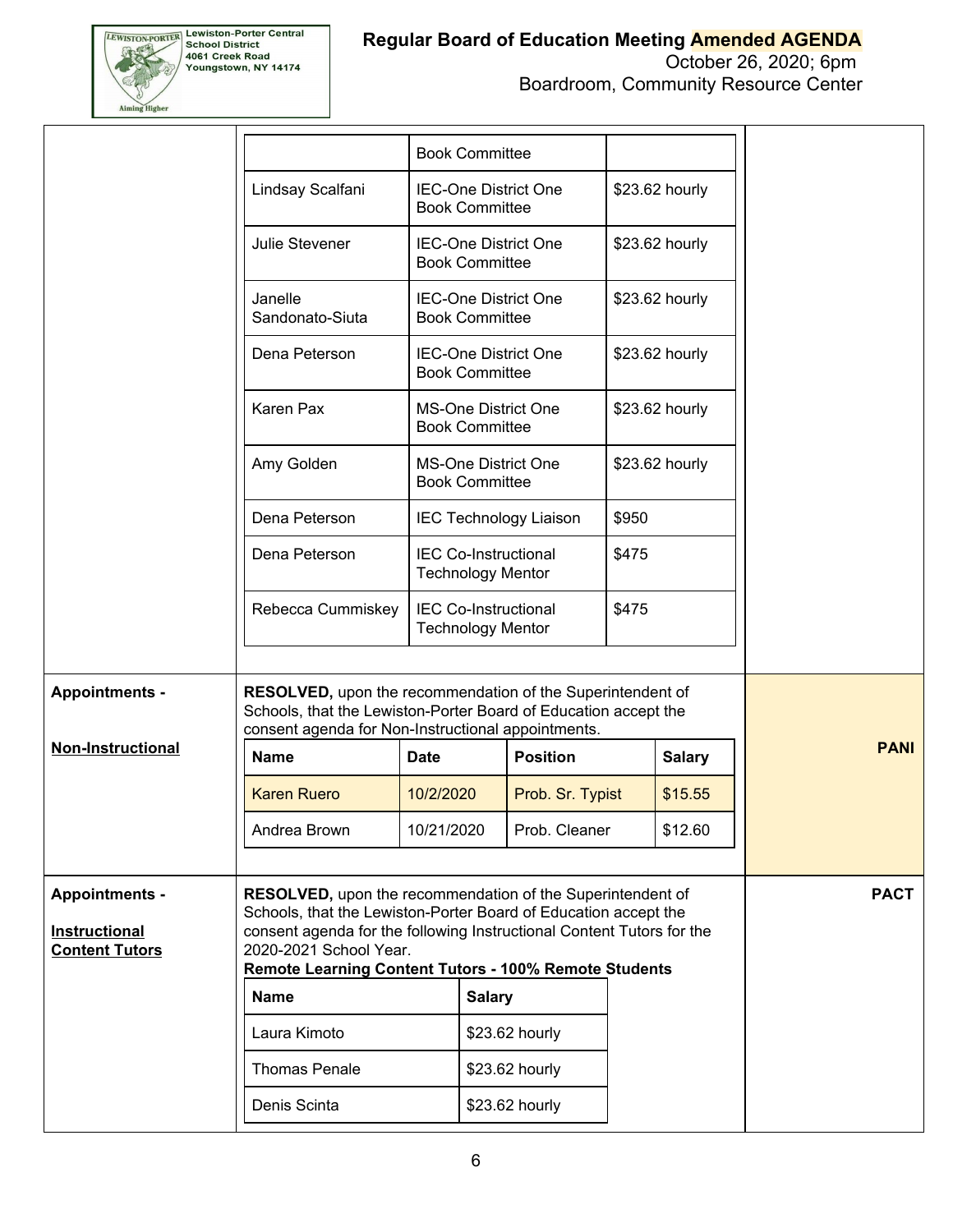

Boardroom, Community Resource Center

|                                                       | James Wanamaker                                                                                                                                                                                    |                                   |                                                                                                                               | \$23.62 hourly                      |           |             |    |                |             |           |  |  |  |         |  |  |  |         |  |
|-------------------------------------------------------|----------------------------------------------------------------------------------------------------------------------------------------------------------------------------------------------------|-----------------------------------|-------------------------------------------------------------------------------------------------------------------------------|-------------------------------------|-----------|-------------|----|----------------|-------------|-----------|--|--|--|---------|--|--|--|---------|--|
|                                                       |                                                                                                                                                                                                    |                                   |                                                                                                                               |                                     |           |             |    |                |             |           |  |  |  |         |  |  |  |         |  |
|                                                       | Jamie Burritt                                                                                                                                                                                      |                                   |                                                                                                                               | \$23.62 hourly                      |           |             |    |                |             |           |  |  |  |         |  |  |  |         |  |
|                                                       | Justalene Lichtenthal                                                                                                                                                                              |                                   |                                                                                                                               | \$23.62 hourly                      |           |             |    |                |             |           |  |  |  |         |  |  |  |         |  |
|                                                       | <b>Marie Miller</b>                                                                                                                                                                                |                                   |                                                                                                                               | \$23.62 hourly                      |           |             |    |                |             |           |  |  |  |         |  |  |  |         |  |
|                                                       | Michelle Hinchliffe                                                                                                                                                                                |                                   |                                                                                                                               | \$23.62 hourly                      |           |             |    |                |             |           |  |  |  |         |  |  |  |         |  |
|                                                       | Sarah Evans                                                                                                                                                                                        |                                   |                                                                                                                               | \$23.62 hourly                      |           |             |    |                |             |           |  |  |  |         |  |  |  |         |  |
|                                                       | <b>Teri Fallesen</b>                                                                                                                                                                               |                                   | \$23.62 hourly                                                                                                                |                                     |           |             |    |                |             |           |  |  |  |         |  |  |  |         |  |
|                                                       | <b>Marc Cousins</b>                                                                                                                                                                                |                                   | \$23.62 hourly                                                                                                                |                                     |           |             |    |                |             |           |  |  |  |         |  |  |  |         |  |
|                                                       | Joseph Gallagher                                                                                                                                                                                   |                                   |                                                                                                                               | \$23.62 hourly                      |           |             |    |                |             |           |  |  |  |         |  |  |  |         |  |
|                                                       | Ashli Dreher                                                                                                                                                                                       |                                   |                                                                                                                               | \$23.62 hourly                      |           |             |    |                |             |           |  |  |  |         |  |  |  |         |  |
|                                                       |                                                                                                                                                                                                    |                                   |                                                                                                                               |                                     |           |             |    |                |             |           |  |  |  |         |  |  |  |         |  |
| <b>Appointments -</b>                                 | consent agenda for the following change in assignment.                                                                                                                                             |                                   | RESOLVED, upon the recommendation of the Superintendent of<br>Schools, that the Lewiston-Porter Board of Education accept the |                                     |           |             |    |                | <b>PACA</b> |           |  |  |  |         |  |  |  |         |  |
|                                                       | <b>Name</b>                                                                                                                                                                                        | <b>Date</b>                       |                                                                                                                               | <b>Position</b>                     |           | <b>From</b> | To |                |             |           |  |  |  |         |  |  |  |         |  |
| <b>Change in Assignment</b>                           | Patricia Broughton                                                                                                                                                                                 | 10/01/2020                        |                                                                                                                               | Cleaner                             |           |             |    | Part Time      |             | Full Time |  |  |  |         |  |  |  |         |  |
| <b>Appointments -</b>                                 | RESOLVED, upon the recommendation of the Superintendent of<br>Schools, that the Lewiston-Porter Board of Education accept the<br>consent agenda for Co-Curricular & Extra-Curricular appointments. |                                   |                                                                                                                               |                                     |           |             |    |                | <b>PACC</b> |           |  |  |  |         |  |  |  |         |  |
|                                                       | <b>Name</b>                                                                                                                                                                                        | <b>Appointment</b>                |                                                                                                                               |                                     | Cat./Step |             |    | <b>Stipend</b> |             |           |  |  |  |         |  |  |  |         |  |
| <b>Co-Curricular &amp;</b><br><b>Extra-Curricular</b> | Linda D'Anna                                                                                                                                                                                       | <b>HS-Junior Class</b><br>Advisor |                                                                                                                               | $VII-3$                             |           |             |    | \$1,146        |             |           |  |  |  |         |  |  |  |         |  |
|                                                       | Heather Zielinski                                                                                                                                                                                  | One Book                          |                                                                                                                               | Elem-One District                   |           |             |    | $VII-3$        |             | \$1,146   |  |  |  |         |  |  |  |         |  |
|                                                       | Carrie Popielski                                                                                                                                                                                   | <b>HS-Yearbook</b>                |                                                                                                                               | $III-3$                             |           |             |    |                |             | \$3,427   |  |  |  |         |  |  |  |         |  |
|                                                       | Daniel Behm                                                                                                                                                                                        |                                   |                                                                                                                               | HS-Freshman<br><b>Class Advisor</b> |           | $VII-1$     |    |                |             |           |  |  |  | \$1,011 |  |  |  |         |  |
|                                                       | Theresa Behm                                                                                                                                                                                       | HS-Freshman                       |                                                                                                                               | Class Advisor                       |           |             |    | $VII-1$        |             |           |  |  |  |         |  |  |  | \$1,011 |  |
|                                                       |                                                                                                                                                                                                    |                                   |                                                                                                                               |                                     |           |             |    |                |             |           |  |  |  |         |  |  |  |         |  |